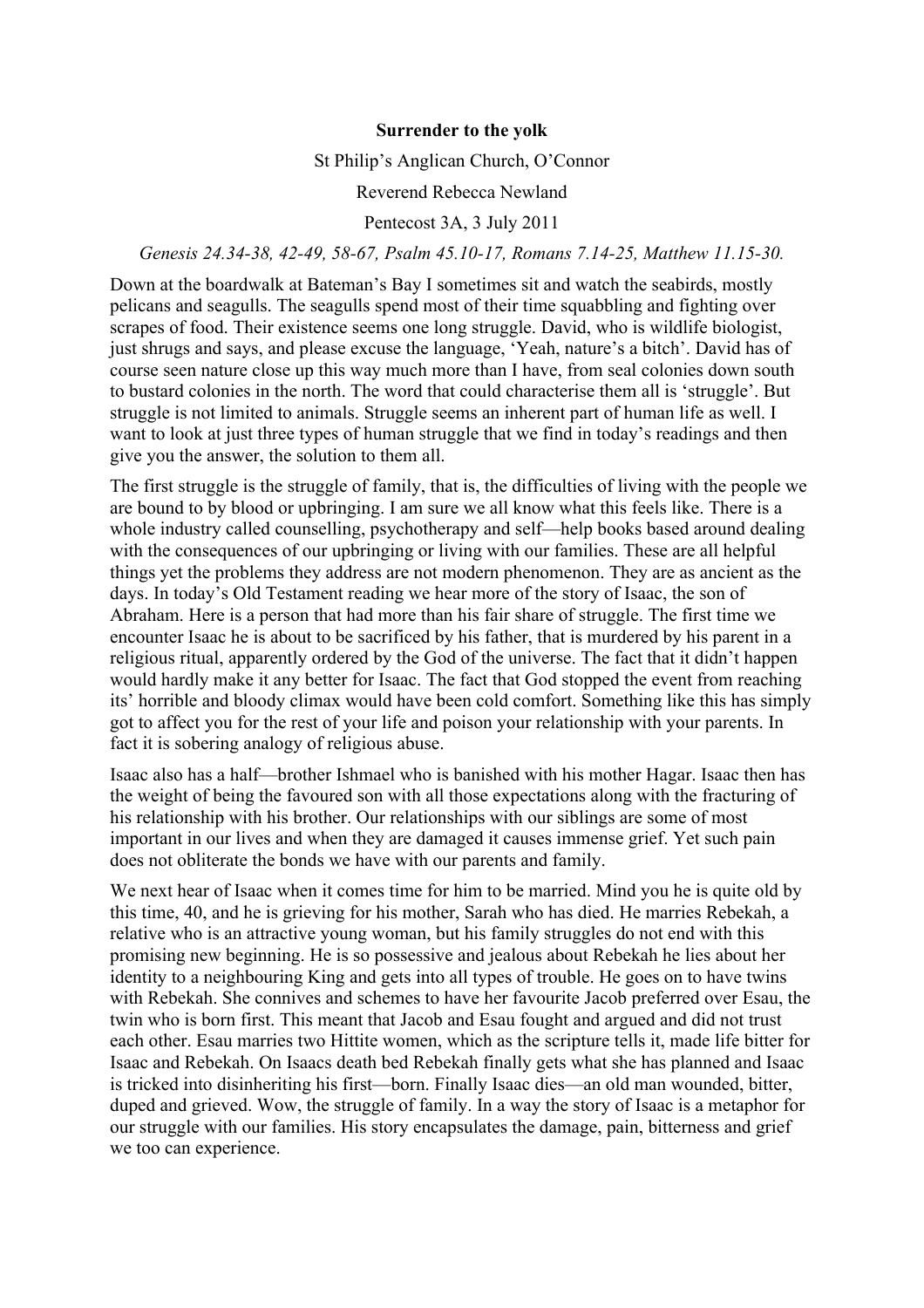The struggles we have with family are not the least of our problems. There is the difficulties we experience in being part of society at large. For that we can look at the Gospel reading, that series of woes that Jesus declares against Chorazin, Bethsaida and Capernaum, all of which were towns in Galilee. Jesus grew up in Galilee and it was a region with several major high ways of the empire. Agriculture, fisheries and commerce/trade were part of its economy. In the time of Christ Capernaum was an orthodox Jewish stronghold that rigorously excluded non—Jews from their settlement. Jesus had very little success in getting his message across in Galilee and neither did the first Christian evangelists. For example Galilee and its towns are not mentioned anywhere in the Acts of the Apostles. Apparently it took about 500 years before the Christian faith was firmly established in this region, which is remarkable when you think that it was the land of Christ's upbringing.

This region then is commercially important, insular, had a strong insider—outsider mentality and was apparently completely unresponsive to Jesus message. What is interesting is that in this Gospel passage the community as a whole is judged and condemned. It is a fact that the leadership of communities shape the ethos and values that underpin life together and it is communities and families that shape individuals. And it is a fact that there is tension and struggle as we live in communities together.

Societies and communities throughout the ages have dealt with this tension in the same way Galilee did—by defining who is in and out very clearly and rejecting those who do not fit the standard. We do this in Australia as much as Galilee did 2000 years ago. At the heart of this is suspicion, violence, judgmentalism, oppression and scapegoating. It can be an uphill battle trying to follow the way of Christ in this reality. As one biblical commentator I read put it, "Capernaums abound in the modern Christian West. Miracles of love are performed daily in Christ's name by a tiny minority, but their revelatory significance is missed". People just do not see the connections.

But perhaps the struggle of family and society pale into insignificance against what I think is the greatest struggle, the internal struggle. For this I don't think there is a better description than our passage from Romans. Paul describes the inner state, the state where our will and intentions, that is what we truly want, is at war with our negative patterns of thought and behaviour, what we do not want. Paul cries out,

"I do not understand my own actions. For I do not do what I want, but I do the very thing I hate." This one verse could be applied to so many circumstances in our life. When we want to show love and compassion to someone in our family but all we can think about and feel is how they have hurt and abandoned us. When we want to confront the injustice we see in the society around us but we are instead driven by our need to feel safe and accepted. When we want to exercise and eat well but instead we succumb to our favourite addictions. Paul puts it bluntly when he says, "I can will what is right, but I cannot do it." And then that deep anguished cry, "Wretched man that I am! Who will rescue me from this body of death?" It is a deep cry and admission of powerlessness in face of painful internal struggle.

For those that follow Jesus Christ there is one answer, and only one answer, to these struggles, the difficulties we experience with family, society and ourselves, and any other struggle. It is this: "Come to me, all you that are weary and are carrying heavy burdens, and I will give you rest. Take my yoke upon you, and learn from me; for I am gentle and humble in heart, and you will find rest for your souls. For my yoke is easy, and my burden is light." The spiritual journey, indeed the human journey, is about getting us to this place—this place of surrender to Jesus Christ and his Lordship in our lives. And it seems to be some sort of inexplicable spiritual truth that we actually need the struggle, the difficulties, to put us in a position where we are finally open to the possibility of help from God.